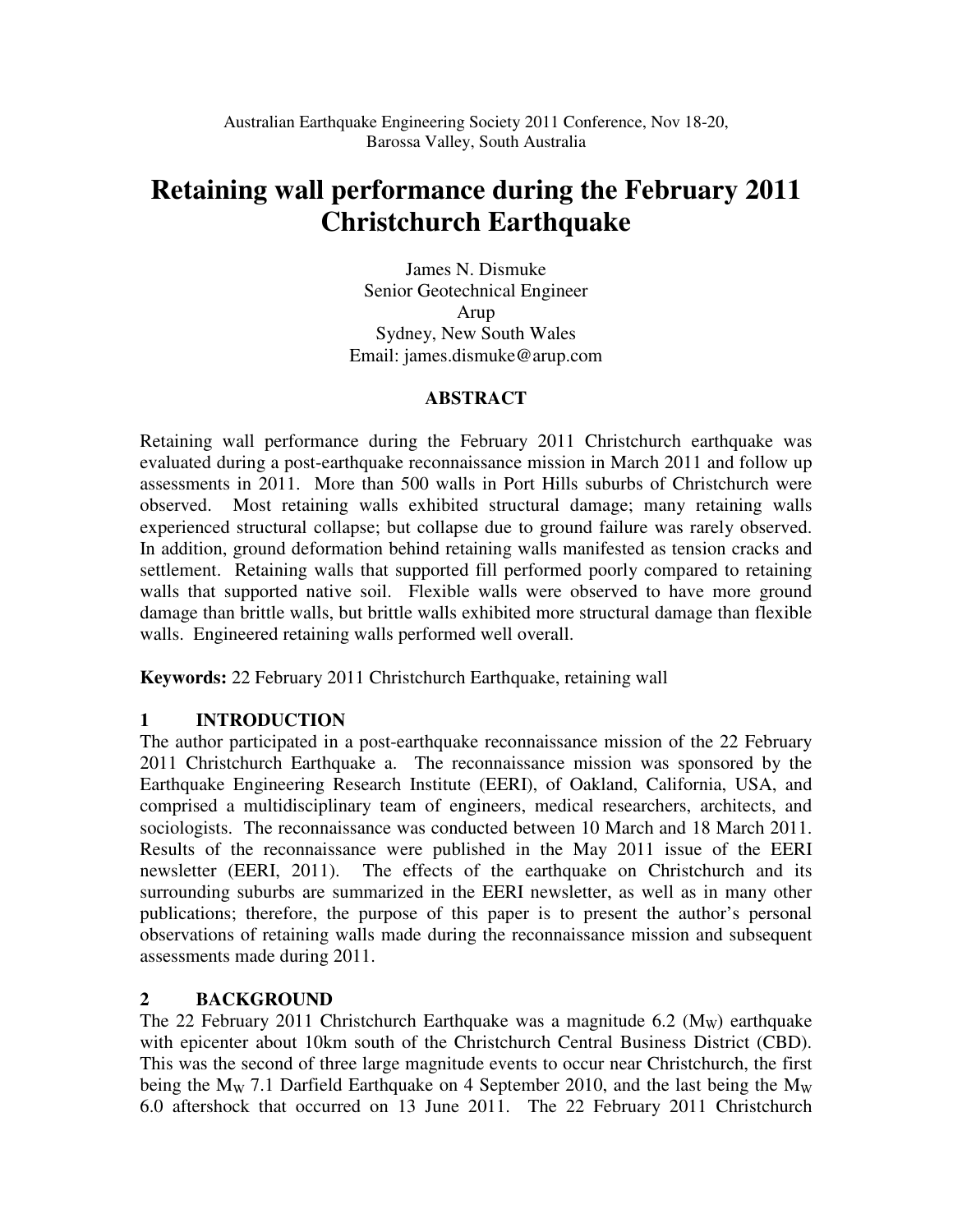Earthquake was the most damaging of the three and was responsible for 181 deaths (NZ, 2011), the majority of which occurred when the Canterbury Television and Pyne Gould buildings collapsed.

Outside of the CBD, more than 7,000 homes in the Port Hills suburbs reported earthquake damage. In many cases this damage was due to severe shaking of the structure, whereas the homes on the flat lands suffered from liquefaction-induced land damage. Port Hills properties also included many retaining walls and fills that comprised the majority of land-related damage on the hill side slopes. In several cases, more than a dozen earthquake-damaged retaining walls were observed on a single site.

# **Ground Motions**

The great amount of damage to the CBD was due in part to the large ground motions, which exceeded the New Zealand Standard 1170.5, 2,500 year return period spectral acceleration for many structural periods. Ground motions experienced in the Port Hills, where the majority of earthquake-damaged retaining walls exist, were also larger than New Zealand Standard 1170.5. Figure 1 compares the New Zealand Standard design response spectra with the response spectra from the ground motions recorded at the Lyttelton Port Company in the Port Hills.



**Figure 1: 5% Damped Acceleration Response Spectra for LPCC Station (GNS, 2011)** 

#### **Site Conditions**

The Port Hills are underlain by bedrock known as the Lyttelton Volcanic Group, which comprises layered lava and ash. The bedrock is mantled by loess (windblown glacial silt)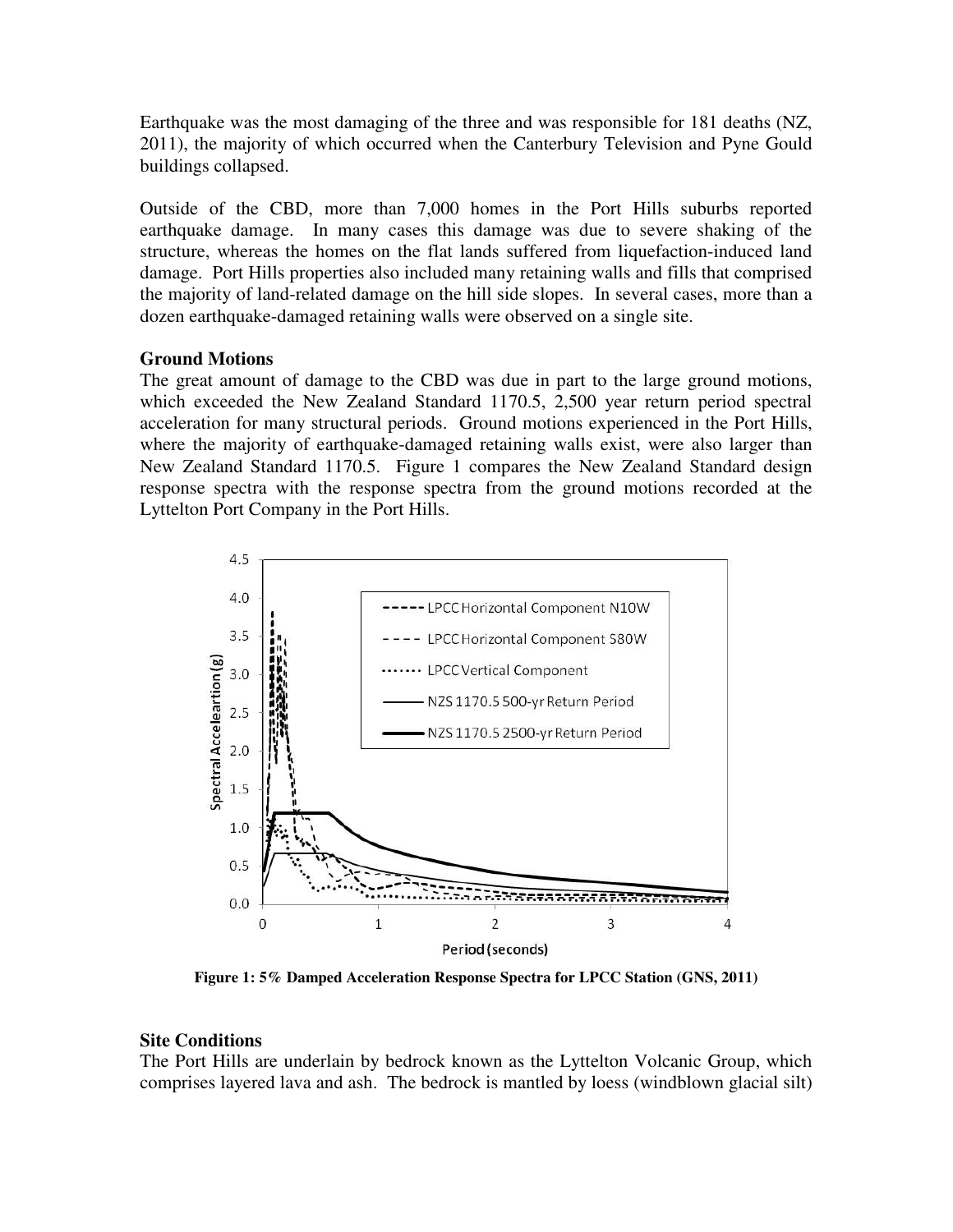and deeper in the valleys the loess is covered by loess-derived colluvium. The thickness of loess and colluvium ranges from a few metres to more than 50 metres.

Loess slopes are self supporting, and near vertical loess slopes several metres high exist throughout the Port Hills. For reference, typical design shear strength parameters for loess used in Christchurch are on the order c' of 5 kPa and φ' of 30°, but in many cases loess has demonstrated apparent cohesion on the order of 100 to 200 kPa and φ'above 30°.

# **3 RETAINING WALL SURVEY AND OBSERVATIONS**

Interest in retaining walls was prompted by the observation of an anchored rock wall in Lyttelton. The wall was observed to be completely destroyed by the earthquake, but the supported native loess slope remained standing at a nearly vertical inclination (Figure 2). Additionally, an adjacent concrete crib wall was observed to be generally unharmed by the earthquake, which provided an interesting juxtaposition with the rock wall and loess slope. In response to the observation in Lyttelton, a performance survey of retaining walls was conducted, the results of which are discussed in this paper.



**Figure 2: Collapsed Rock Wall and Free Standing Loess Slope in Lyttelton** 

A majority of the retaining walls in the Port Hills were built more than 20 years ago, well before the current New Zealand Standard. Although council consent requires structures to be designed for earthquake loading, many retaining walls were neither designed for earthquake loads, nor engineered.

# **Initial Survey, March 2011**

More than 100 walls, ranging in height from 1 to 6m were observed in the Port Hills suburbs during the EERI reconnaissance mission in March 2011. The location of the Port Hills is shown on Figure 3. The survey was limited to walls that could be observed from public right-of-ways. Statistics of the survey are summarized in Table 1.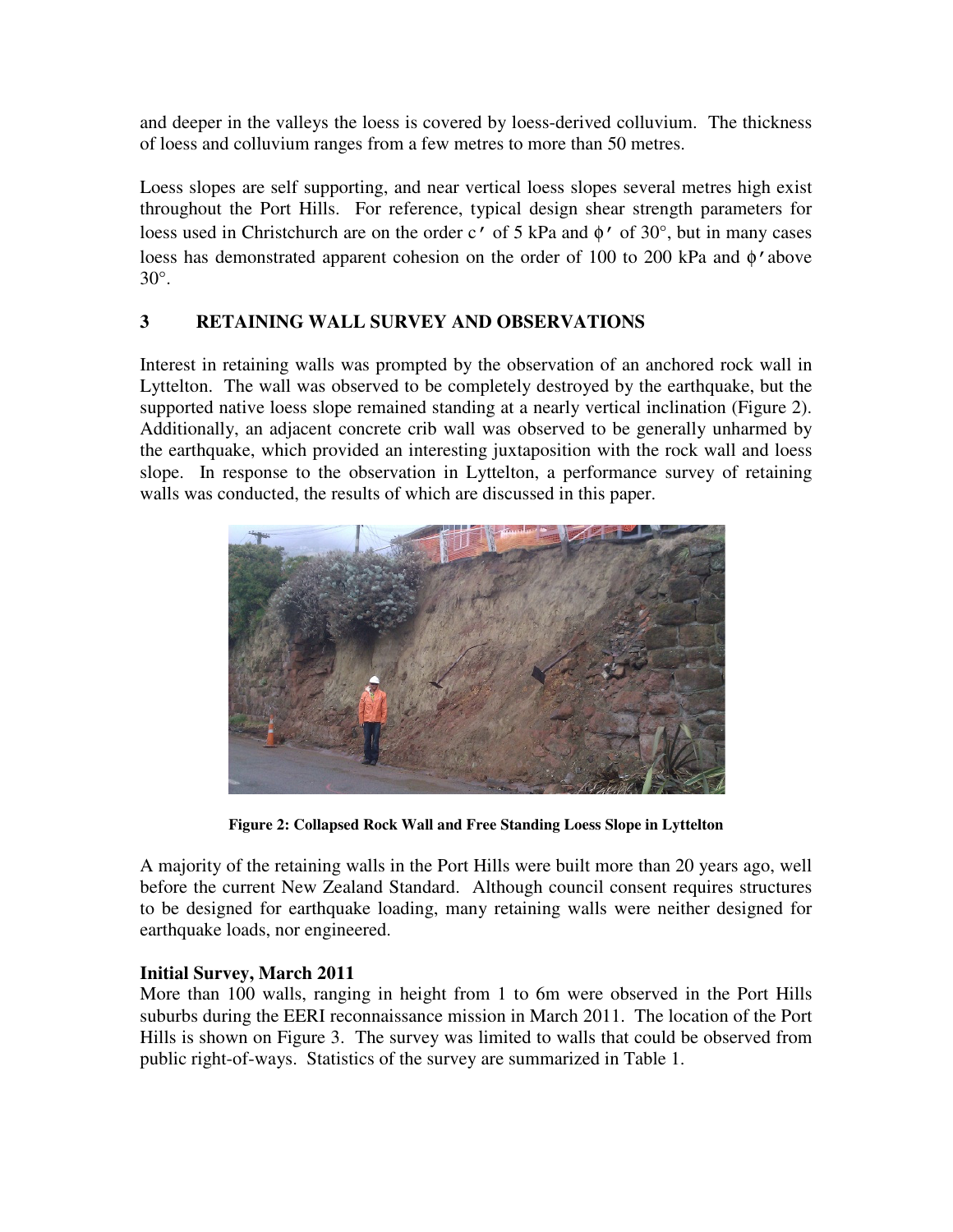

**Figure 3: Site Location Map** 

| Number of<br>Walls<br><b>Observed</b>              | Height (m)          | <b>Description of</b><br>structural damage                                                                       | <b>Description of ground</b><br>deformation                                                                                              | <b>Description of walls</b><br>with structural and<br>ground failure |  |  |
|----------------------------------------------------|---------------------|------------------------------------------------------------------------------------------------------------------|------------------------------------------------------------------------------------------------------------------------------------------|----------------------------------------------------------------------|--|--|
| <b>Rock Walls (grouted and ungrouted)</b>          |                     |                                                                                                                  |                                                                                                                                          |                                                                      |  |  |
| 51                                                 | $0.9$ to 6          | 47% rock walls with<br>structural damage:<br>13 cracked walls<br>6 structural collapse<br>5 with displaced rocks | $11\%$ rock walls with<br>ground deformation:<br>6 walls with tension<br>cracks behind wall<br>$(25 - 50$ mm)                            | 1 failed grouted rock<br>wall, 2.2 m high                            |  |  |
| <b>Timber Pole Walls (anchored and unanchored)</b> |                     |                                                                                                                  |                                                                                                                                          |                                                                      |  |  |
| 27                                                 | $1.0 \text{ to } 6$ | 22% timber pole walls<br>with structural<br>damage:<br>3 walls rotated<br>$(50 - 150$ mm)<br>3 cracked walls     | 19% timber pole walls<br>with ground<br>deformation:<br>5 walls with tension<br>cracks and settlement<br>behind wall<br>$(50 - 1000$ mm) | 0 failed timber pole<br>walls                                        |  |  |

| Table 1: Summary of retaining wall survey |  |  |
|-------------------------------------------|--|--|
|-------------------------------------------|--|--|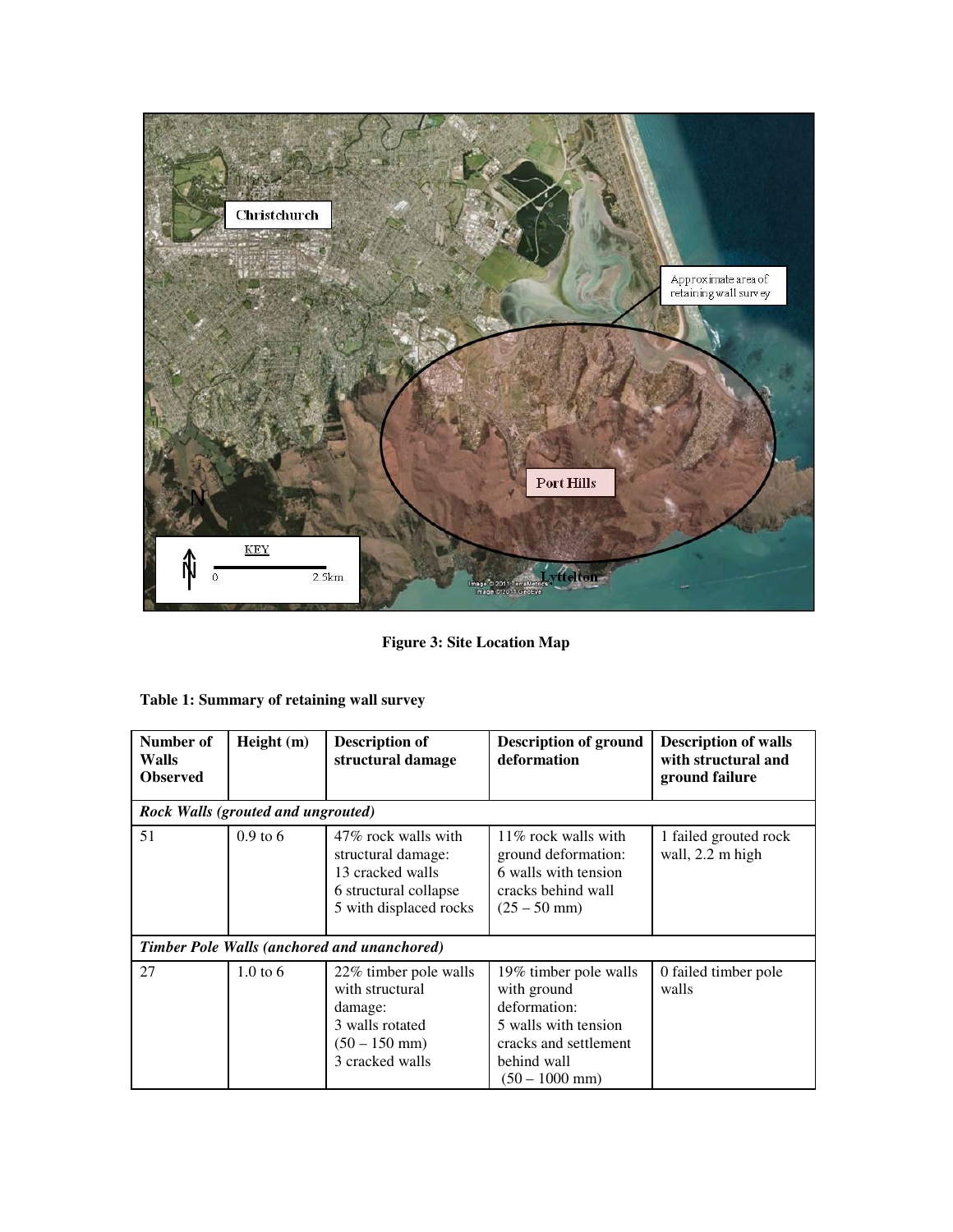| <b>Number of</b><br>Walls<br><b>Observed</b> | Height (m)            | <b>Description of</b><br>structural damage                                                                                          | <b>Description of ground</b><br>deformation                                                                                   | <b>Description of walls</b><br>with structural and<br>ground failure     |  |  |  |
|----------------------------------------------|-----------------------|-------------------------------------------------------------------------------------------------------------------------------------|-------------------------------------------------------------------------------------------------------------------------------|--------------------------------------------------------------------------|--|--|--|
| Crib Walls (timber and concrete)             |                       |                                                                                                                                     |                                                                                                                               |                                                                          |  |  |  |
| 27                                           | 1.8 to 4.6            | 33% crib walls with<br>structural damage:<br>7 walls with broken<br>cribs<br>2 walls with broken<br>cribs and noticeable<br>bulging | 15% crib walls with<br>ground deformation:<br>4 walls with tension<br>cracks and settlement<br>behind wall<br>$(50 - 600$ mm) | 3 failed crib walls:<br>both concrete and<br>timber, 2.1 to 2.7m<br>high |  |  |  |
| <b>Masonry Block Walls</b>                   |                       |                                                                                                                                     |                                                                                                                               |                                                                          |  |  |  |
| 5                                            | $1.0 \text{ to } 2.4$ | 100% of masonry<br>block walls with<br>hairline cracks along<br>grout line.                                                         | 100% of masonry<br>walls with settlement<br>behind wall<br>$(25-50$ mm $)$                                                    | 0 failed masonry block<br>walls                                          |  |  |  |
| <b>Gabion Walls</b>                          |                       |                                                                                                                                     |                                                                                                                               |                                                                          |  |  |  |
| 3                                            | 1.1 to 1.9            | 0% gabion walls with<br>structural damage                                                                                           | 100% gabion walls<br>with ground<br>deformation:<br>3 walls with tension<br>cracks behind wall<br>$(25 - 50$ mm)              | 0 failed gabion walls                                                    |  |  |  |
| <b>Cast-in-situ Concrete Walls</b>           |                       |                                                                                                                                     |                                                                                                                               |                                                                          |  |  |  |
| $\overline{c}$                               | 1.0 to 1.5            | $0\%$ cast-in-situ<br>concrete walls with<br>earthquake damage<br>(both exhibited old<br>cracks)                                    | $100\%$ of cast-in-situ<br>concrete walls with<br>settlement behind wall<br>$(25-50$ mm $)$                                   | 0 failed cast-in-situ<br>concrete walls                                  |  |  |  |

#### **Table 1: Summary of retaining wall survey (continued)**

#### **Other Retaining Wall Observations in 2011**

Approximately 500 additional retaining walls were observed by the author throughout 2011. These observations were conducted in the same areas as the initial survey, but included many observations of walls in backyards and other previously inaccessible areas. A discussion of wall composition, design, use, and performance is provided below.

#### *Rock Walls*

Rock walls were the most common type of wall observed. They were either dry or grouted and were used generally for gardens or as decoration. Dry stone walls were commonly 1m or less in height and nearly all were toppled by the earthquake. Grouted rock walls were observed to be greater height than dry rock walls, with the maximum height observed estimated to be about 6m; however, the majority of grouted rock walls were between 1 and 2m in height. Grouted rock walls were nearly all damaged; they were either cracked through the grout, experienced loss of stones, or completely collapsed. Figure 4 shows examples of rock wall performance.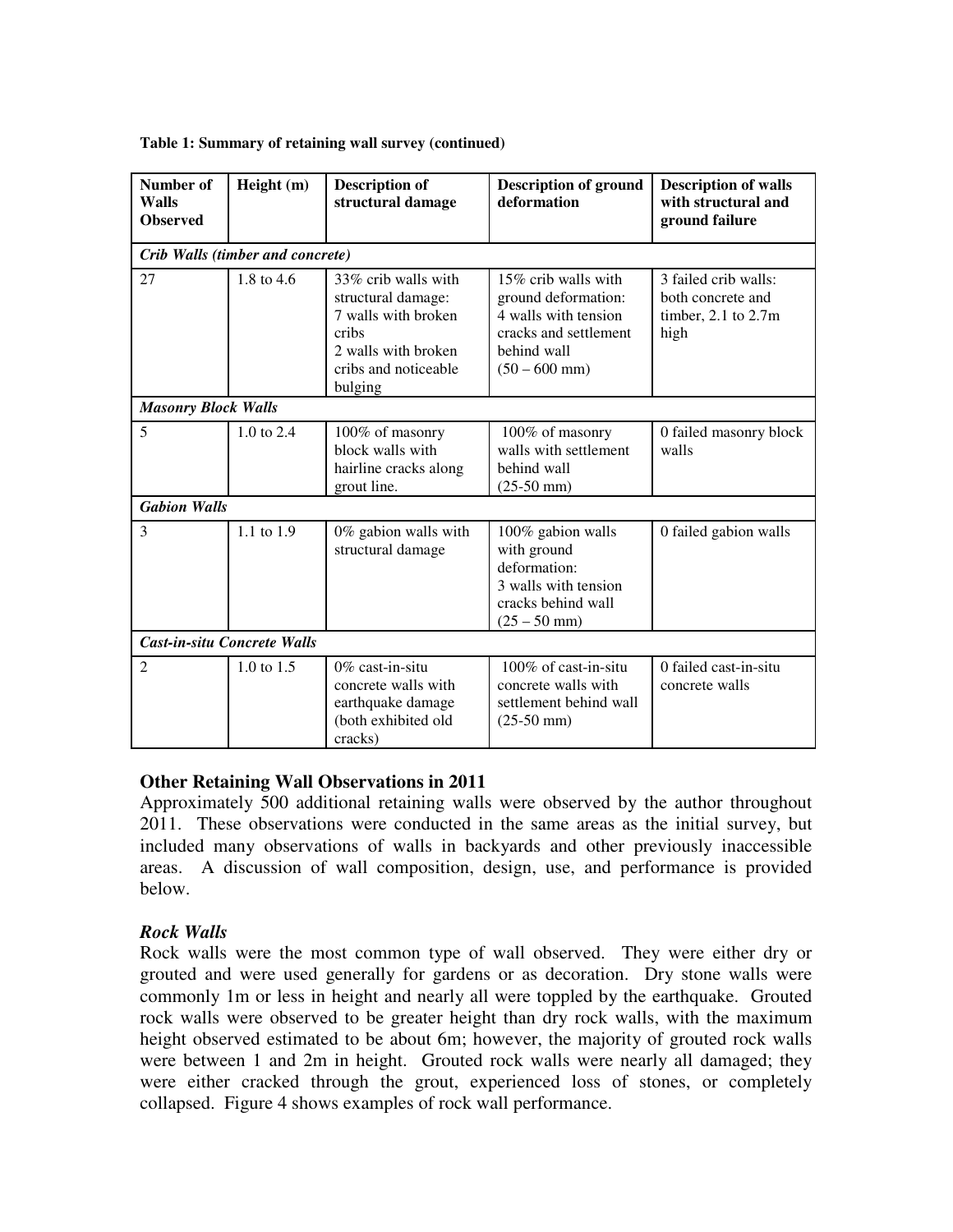

**Figure 4: Rock Walls (a) cracks along grout; (b) structural collapse; and (c) toppled dry rock wall** 

#### *Timber Pole Walls*

Timber pole walls were also commonly observed, though less frequently than rock walls. Timber pole walls provided a variety of uses, but were regularly observed protecting road reserve. Timber pole walls were frequently on the order of 2m or more in height comprising poles between 175 and 225 mm small end diameter with pole spacing of 0.9 to 1.2m. Taller walls were also anchored. Structurally, timber pole walls performed well. Most timber pole walls experienced rotation and settlement of drainage material, but were rarely observed to collapse. Figure 5 shows an example of timber pole wall performance.



**Figure 5: Timber pole walls (a) good performing timber pole wall with unsupported loess slope; (b) rotated timber poles; and (c) settlement of fill behind timber pole wall** 

#### *Masonry Block Walls*

Masonry block walls were about equally common as timber pole walls. Masonry block walls frequently supported driveways, divided boundary lines between sites, and were used in gardens for landscaping. Masonry block walls were generally between 1 and 2m in height, but the tallest observed was about 4m. Masonry blocks were typically 140,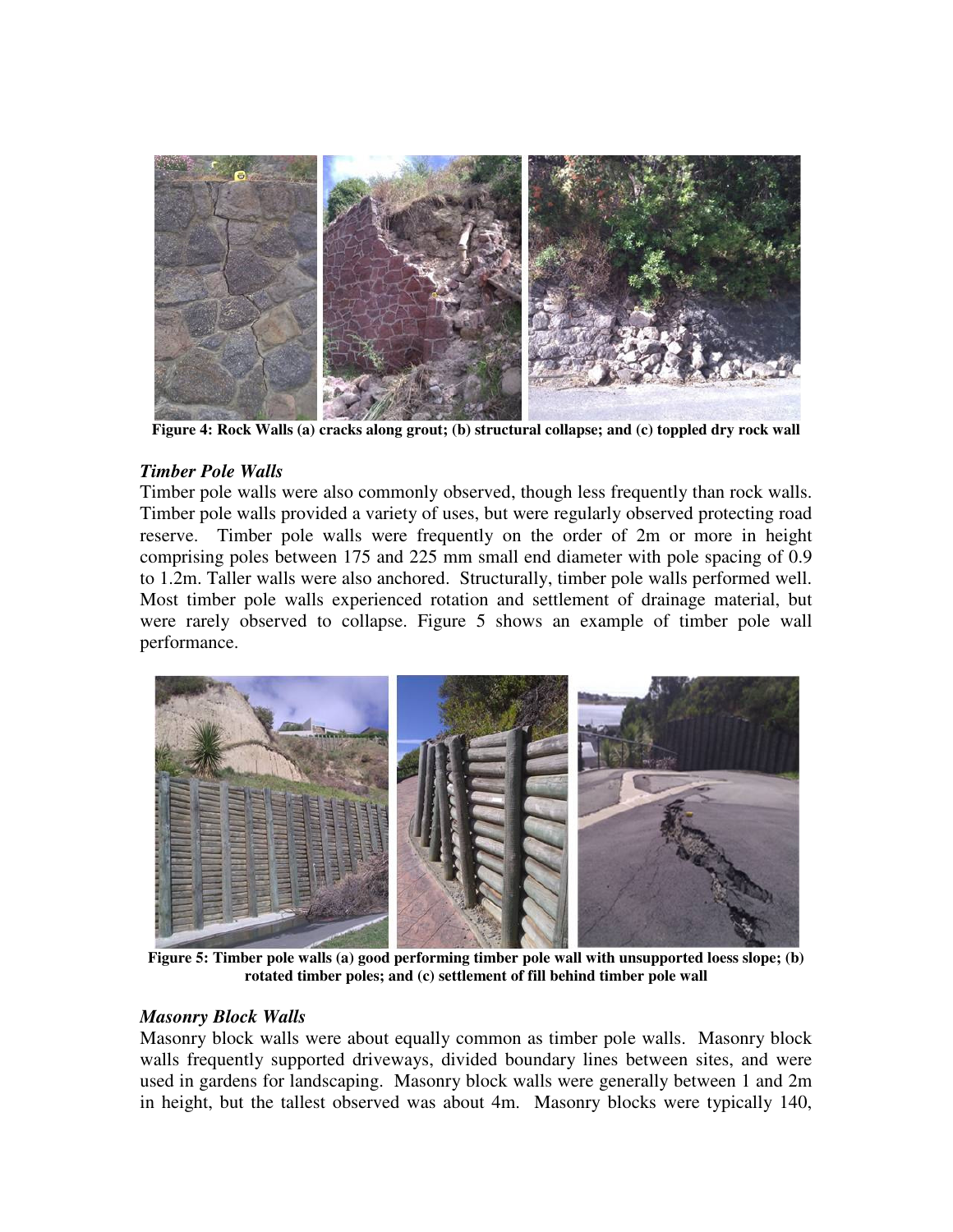190, or 240mm wide. Newer masonry block walls were reinforced and performed well, but many older walls were unreinforced and performed poorly. Nearly all masonry walls exhibited at least hairline cracking through the grout, but many, presumably old and unreinforced masonry block walls, experienced more severe consequences, such as rotation, bulging, or collapse. Settlement of drainage material and fill behind masonry walls was common.

## *Cast-in-Situ Concrete Walls*

Cast-in-situ concrete walls were uncommon. These walls were generally older walls with a variety of uses. Cast-in-situ concrete walls were observed to be on the order of 1m in height. The performance of these walls was poor, as most were rotated or severely cracked. It was often difficult to ascertain whether the damage was pre-existing or earthquake-related. All cast-in-situ concrete walls were reinforced.

## *Crib Walls*

Crib walls were initially thought to be a common wall type in Christchurch because the March 2011 survey was conducted from the roadway, where most crib walls are located. After further observations, crib walls, both timber and concrete, were found to be uncommon compared to other wall types because they were not typically used within the properties. The crib walls observed were generally tall, on the order of 2 to 4m. Nearly all crib walls were broken and contained displaced cribs. Many had collapsed. Settlement of fill behind crib walls was also a common feature. Figure 6 shows some examples of crib wall damage.



**Figure 6: Crib walls with (a) displaced and settled concrete cribs; (b) settlement of fill behind timber crib wall; and (c) collapse of concrete crib wall** 

#### *Gabion Walls*

Gabion walls were the least commonly observed type of wall. Gabion walls were on the order of 1 to 2m in height and were typically used for roadway support. Settlement was observed behind all gabion walls. Structural collapse of gabion walls was not observed, but bulging and deformation of the gabion baskets was ubiquitous.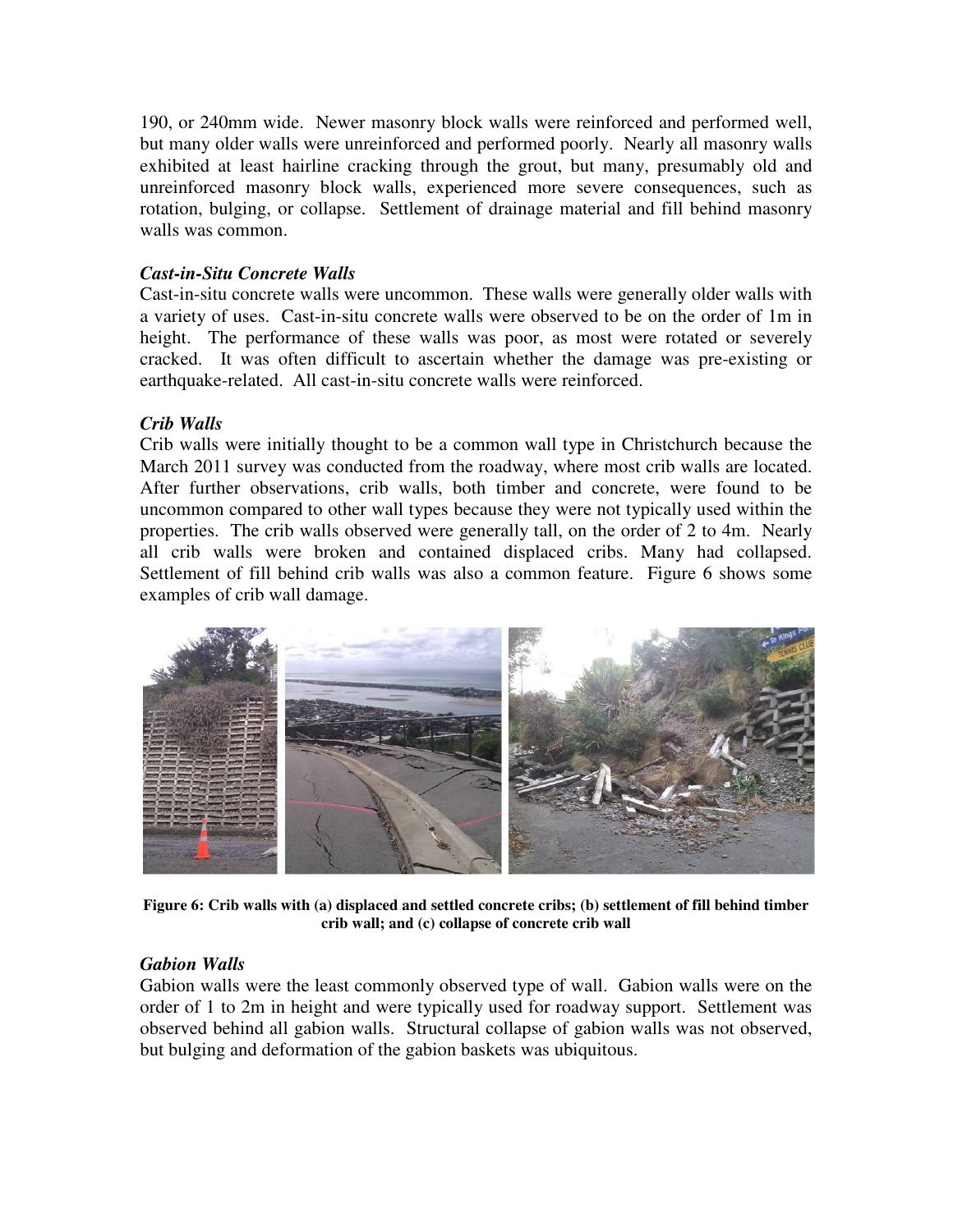## **4 OBSERVATIONS AND CONCLUSIONS**

Retaining walls experienced a range of performance during the 22 February 2011 Christchurch Earthquake. A survey of retaining wall performance was conducted during a post-earthquake reconnaissance mission about three weeks after the earthquake, and was supplemented with additional observations over the course of 2011. The retaining wall survey highlighted three key conclusions:

## **Walls that retained fill performed poorly**

Walls that retained predominantly native soil (loess) performed well, whereas walls that retained predominantly fill performed poorly. In general, retaining wall damage went hand in hand with areas of fill.

Fill is expected to settle, and this was evident in the Port Hills. Settlement of fill was observed behind a majority of walls to varying degrees. The most extreme settlements were behind timber pole and crib walls, but these were also among the tallest walls observed (supporting the greatest thicknesses of fill and drainage material). Many fills settled on the order of 100mm or more.

#### **Flexible versus brittle**

Flexible and brittle walls exhibited different performance. Flexible walls, such as timber pole and crib walls, were the least structurally damaged, but the retained fill behind flexible walls exhibited large magnitudes of settlement. Conversely, brittle walls (grouted rock and masonry block) were frequently cracked or structurally collapsed, but exhibited less extreme settlement than flexible walls. These observations are consistent with expectations in that settlement behind flexible walls is partially due to relaxation of the wall, and structural damage to brittle walls is due to the walls inability to accommodate the large ground motions.

#### **Engineered retaining walls performed well**

Retaining walls that were engineered, that is walls that were reinforced and included a reasonable footing size, were among the best performing walls. It was not apparent to what degree each wall was engineered or to what design strength and loading was used; but, walls that were new looking or were indicated by the owner as having been engineered exhibited the following characteristics: the wall showed minimal cosmetic cracks or no cracks at all; the wall was vertical or laid back with no indication of sliding or rotation; and the supported ground was minimally distressed.

Engineered walls were not designed for the ground motions experienced during the earthquake based on the fact that the actual ground motions were significantly larger than the New Zealand Standard 1170.5 design ground motions. Council building codes require that seismic loading be considered pseudostatically, and walls must achieve various factors of safety for serviceability and ultimate limit states. The fact that engineered walls performed well is due to the conservative design assumptions (eg. loess shear strength parameters) and may be an indication that typical pseudostatic design procedures for seismic loading on low-importance level retaining walls is overstated.